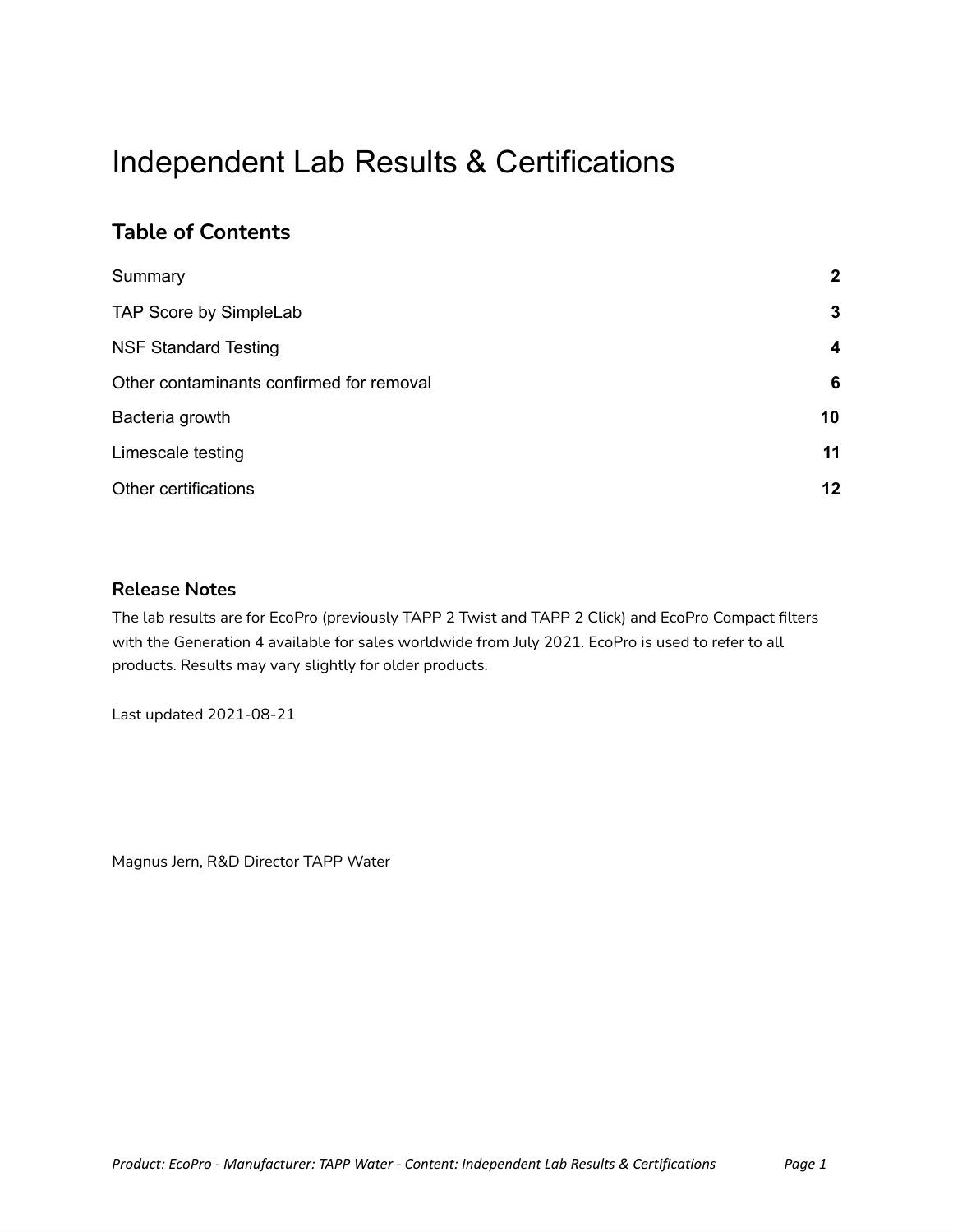# **Summary**

EcoPro has been tested and certified to remove more than 100 contaminants from tap water. The Product is designed to be used with public tap water where the water is microbiologically safe and has been adequately disinfected. The tests are defined on this basis.

This document summarizes the certifications and lab tests.

#### **Water Filtration Certified by**

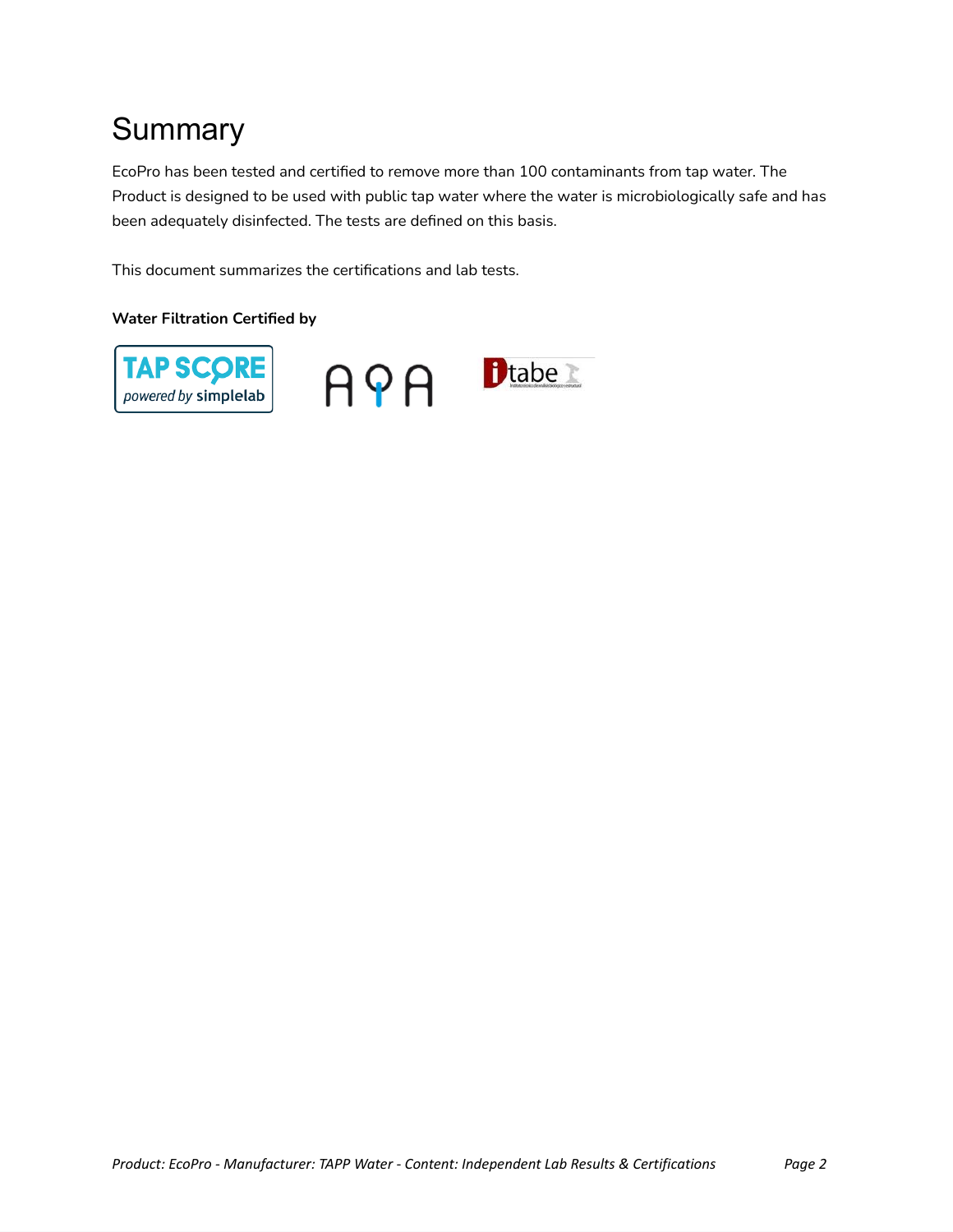## TAP Score by SimpleLab

SimpleLab is one of the top water labs in the world based in San Francisco, California. They score tap water and filtered water on a scale from 0-100. TAPP filters achieved a top score of 98.

### **Dear TAPP Water,** This is your TAP SCORE™ Report

#### BASED ON LABORATORY TESTING AND ANALYSIS YOUR TAP SCORE IS 98 (EXCELLENT)

According to SimpleWater Recommendations, which are based on guidelines established by Federal and State agencies as well as leading academic research, the water samples you provided for testing demonstrate your water quality is Excellent. This means your sample contained no elevated levels of harmful contaminants. While this is great news, your water quality can change, so do not forget to test again every few years.



**JMEQAB - Advanced City Water Test** 

Visit the SimpleLab Website for the full report or links via <https://tappwater.co/us/tapp-2-independent-lab-test/>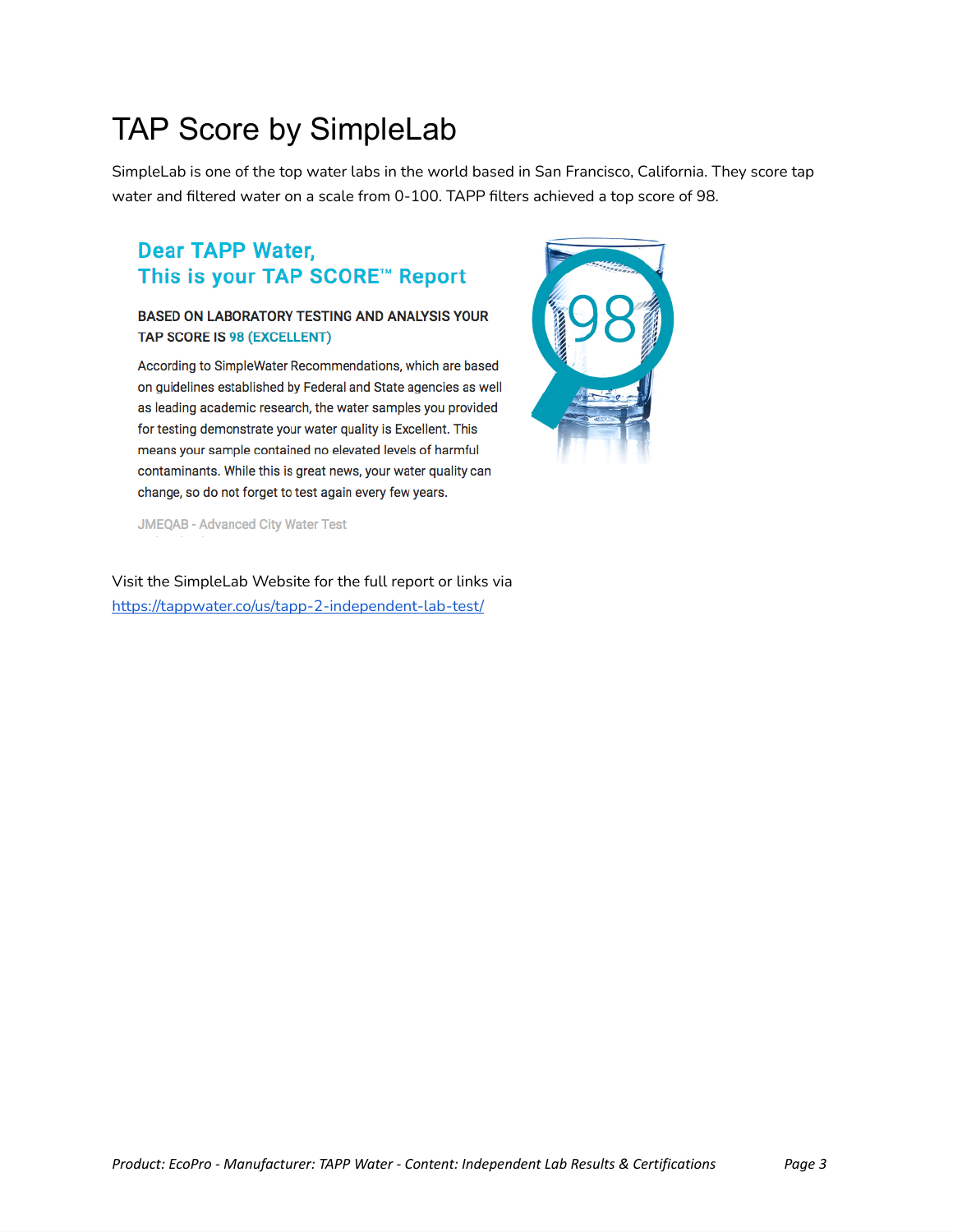## NSF Standard Testing<sup>1</sup>



The product has been tested according to NSF/ANSI Standard 42 (Aesthetic Effects) and Standard 53 (Health Effects).

Test results confirmed by Tap Score test by SimpleLab with water samples from Los Angeles, California December 2020 and July 2018 and Austrian Water Institute in Vienna with water samples from Barcelona, Spain 2018-2020.

### NSF/ANSI 42 - Aesthetic Effects

TAPP Water's Drinking Water System, EcoPro has been tested according to NSF/ANSI Standard 42 for the reduction of the following substances. The concentration of the indicated substances in water entering the system was reduced to a concentration less than or equal to the permissible limit for water leaving the system.

| <b>Contaminant</b>   | <b>Percent reduction**</b> | Influent challenge<br>concentration<br>(mg/L unless<br>specified) | <b>Maximum permissible</b><br>product water<br>concentration<br>(mg/L unless<br>specified) |
|----------------------|----------------------------|-------------------------------------------------------------------|--------------------------------------------------------------------------------------------|
| Chloramine           | $> 97.5\%$                 | $3.0 +/- 10%$                                                     | 0.5                                                                                        |
| Chlorine             | 99%                        | $2.0 +/- 10%$                                                     | $>$ or =50%                                                                                |
| Particulate Class II | $>99\%$                    | At least 10,000<br>particles/mL                                   | $>$ or =85%                                                                                |

<sup>&</sup>lt;sup>1</sup> Disclaimer: The use of the NSF logo is only to certify that the product has been tested in accordance with NSF *standards. The product has not been certified by NSF.*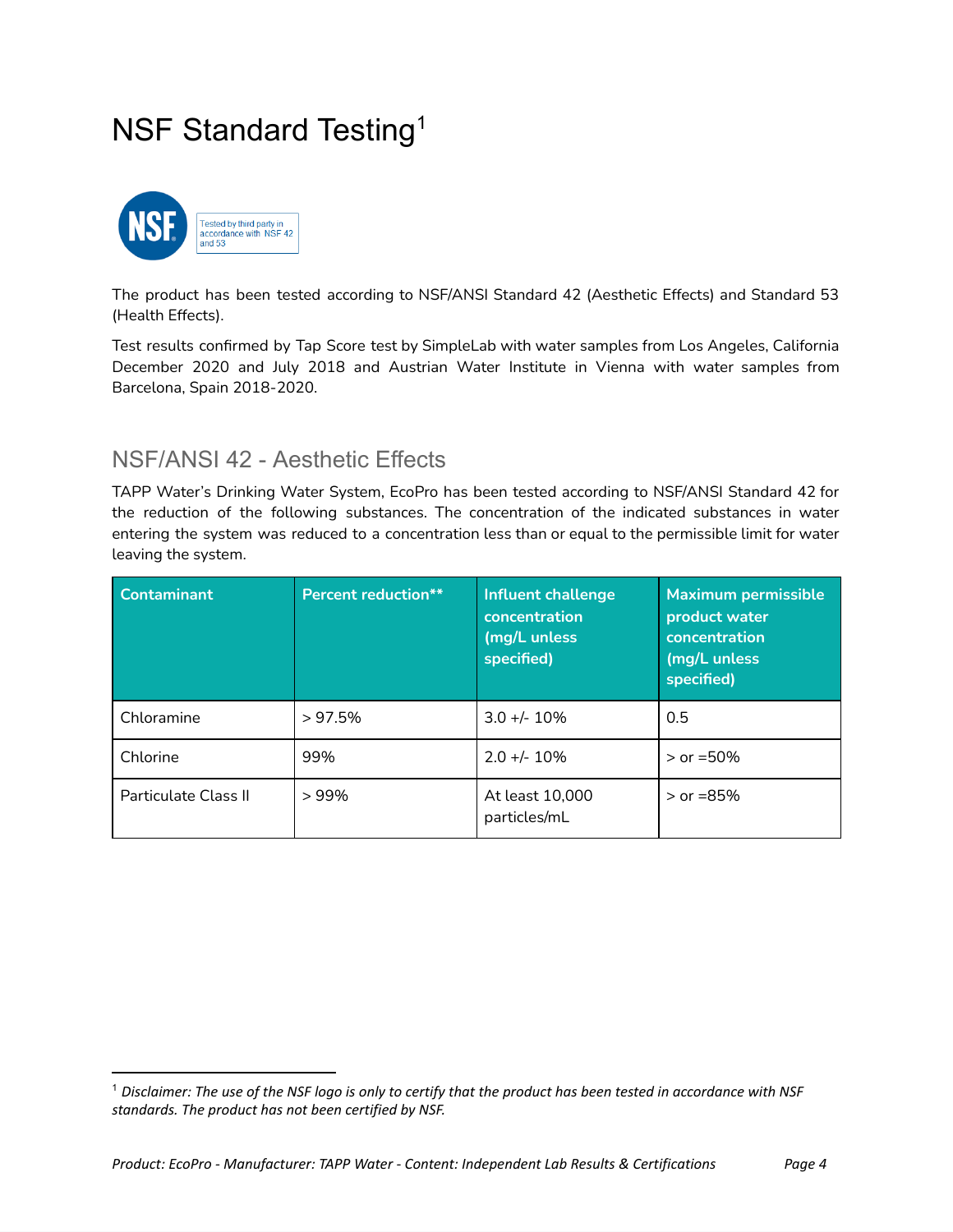### NSF/ANSI 53 - Health Effects

EcoPro has been tested according to NSF/ANSI Standard 53 for the reduction of the following substances. The concentration of the indicated substances in water entering the system was reduced to a concentration less than or equal to the permissible limit for water leaving the system.

| <b>Contaminant</b>                                                                                          | <b>Percent reduction**</b> | <b>Influent challenge</b><br>concentration<br>(mg/L unless<br>specified) | <b>Maximum permissible</b><br>product water<br>concentration<br>(mg/L unless<br>specified) |
|-------------------------------------------------------------------------------------------------------------|----------------------------|--------------------------------------------------------------------------|--------------------------------------------------------------------------------------------|
| Alachlor*                                                                                                   | >98%                       | 0.050                                                                    | 0.001                                                                                      |
| Atrazine*                                                                                                   | >97%                       | 0.100                                                                    | 0.003                                                                                      |
| Benzene*                                                                                                    | >99%                       | 0.081                                                                    | 0.001                                                                                      |
| Chlordane                                                                                                   | >99%                       | $0.04 + -10%$                                                            | 0.002                                                                                      |
| Chloroform (TTHM)                                                                                           | >99.5%                     | 0.300                                                                    | 0.015                                                                                      |
| $2, 4-D*$                                                                                                   | 98%                        | 0.110                                                                    | 0.0017                                                                                     |
| Lead pH 6.5                                                                                                 | >95%                       | $0.15 + - 20%$                                                           | 0.01                                                                                       |
| Lead pH 8.5                                                                                                 | >95%                       | $0.15 + - 20%$                                                           | 0.01                                                                                       |
| Lindane                                                                                                     | >99%                       | 0.055                                                                    | 0.00001                                                                                    |
| Mercury pH 6.5                                                                                              | >99%                       | $0.006 +/- 10%$                                                          | 0.002                                                                                      |
| Mercury pH 8.5                                                                                              | >99%                       | $0.006 +/- 10%$                                                          | 0.002                                                                                      |
| TRIHALOMETHANES*<br>(TTHM) (Chloroform;<br>Bromoform;<br>Bromodichloromethane<br>;Dibromochloromethan<br>e) | >99%                       | 0.300                                                                    | 0.015                                                                                      |
| Turbidity                                                                                                   | >99%                       | 10 +/- 10% NTU                                                           | 0.5 NTU                                                                                    |

*Source data:*

*Before filtration: <https://gosimplelab.com/dd4be3b3fdd5229adf45302256abad81789195d1> After filtration: <https://gosimplelab.com/a6e5e2ec6c5cc7ae9d1c30faf7cfd8697576f8ff>*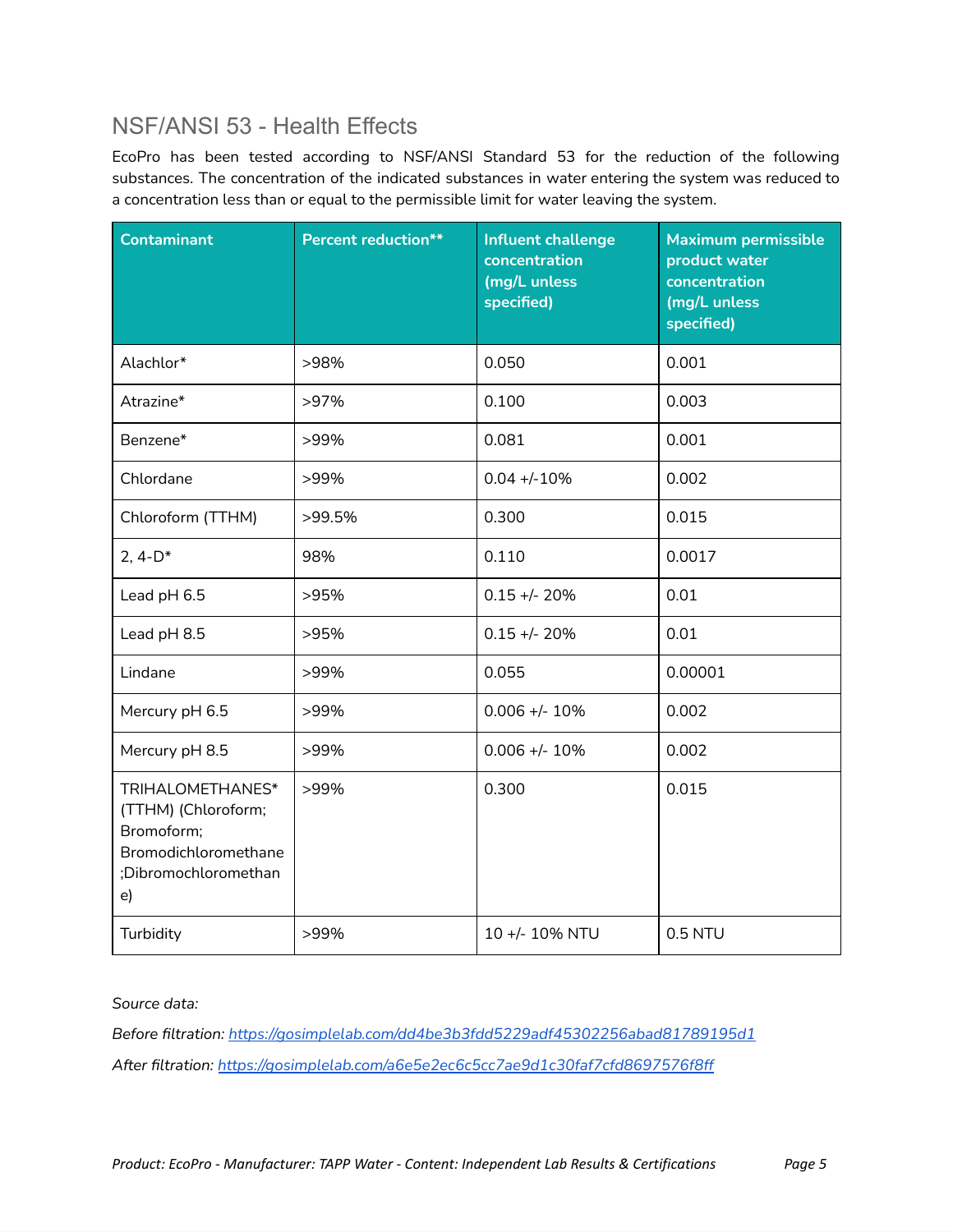# Other contaminants confirmed for filtration/removal

EcoPro has been tested with the following contaminants at the maximum allowed limit unless otherwise specified.

| <b>Contaminant</b>         | <b>Percent reduction</b><br>(from influent<br>challenge) | <b>Influent challenge</b><br>concentration<br>(mg/L unless<br>specified) | <b>Maximum Allowed</b><br><b>Limit concentration</b><br>(mg/L unless<br>specified) |
|----------------------------|----------------------------------------------------------|--------------------------------------------------------------------------|------------------------------------------------------------------------------------|
| <b>Pathogens</b>           |                                                          |                                                                          |                                                                                    |
| Clostridium                | 95%                                                      | 100 UFC / 100ml                                                          | $\Omega$                                                                           |
| eColi                      | 95%                                                      | 100 NMP / 100ml                                                          | $\mathbf 0$                                                                        |
| Enterococcus               | 95%                                                      | 100 UFC / 100ml                                                          | $\mathbf 0$                                                                        |
| Microbial Cysts            | 95%                                                      | 100 UFC / 100ml                                                          | 0                                                                                  |
|                            |                                                          |                                                                          |                                                                                    |
| <b>Chemical parameters</b> |                                                          |                                                                          |                                                                                    |
| Cyanide total              | 95%                                                      | 50 µg +/- 20%                                                            | $50 \mu g$                                                                         |
| Fluoride                   | 70%                                                      | $1.5 +/- 20%$                                                            | 1.5                                                                                |
| Mercury                    | 90%                                                      | $1 \mu g$ +/- 20%                                                        | $1\mug$                                                                            |
| Nitrites                   | 70%                                                      | $0.1 +/- 10%$                                                            | 0.1                                                                                |
| <b>Nitrates</b>            | 70%                                                      | $50 + - 10%$                                                             | 50                                                                                 |
|                            |                                                          |                                                                          |                                                                                    |
| <b>Metals</b>              |                                                          |                                                                          |                                                                                    |
| Aluminium                  | 90%                                                      | 200 µg                                                                   | 200 µg                                                                             |
| Antimony                   | 90%                                                      | $5\mug$                                                                  | $5 \mu g$                                                                          |
| Arsenic                    | 50%                                                      | $10 \mu g$                                                               | $10 \mu g$                                                                         |
| Barium                     | 90%                                                      | 1000 µg                                                                  | 1000 µg                                                                            |
| Cadmium                    | 90%                                                      | $5 \mu g$                                                                | $5 \mu g$                                                                          |
| Copper                     | 80%                                                      | 2000 µg                                                                  | 2000 µg                                                                            |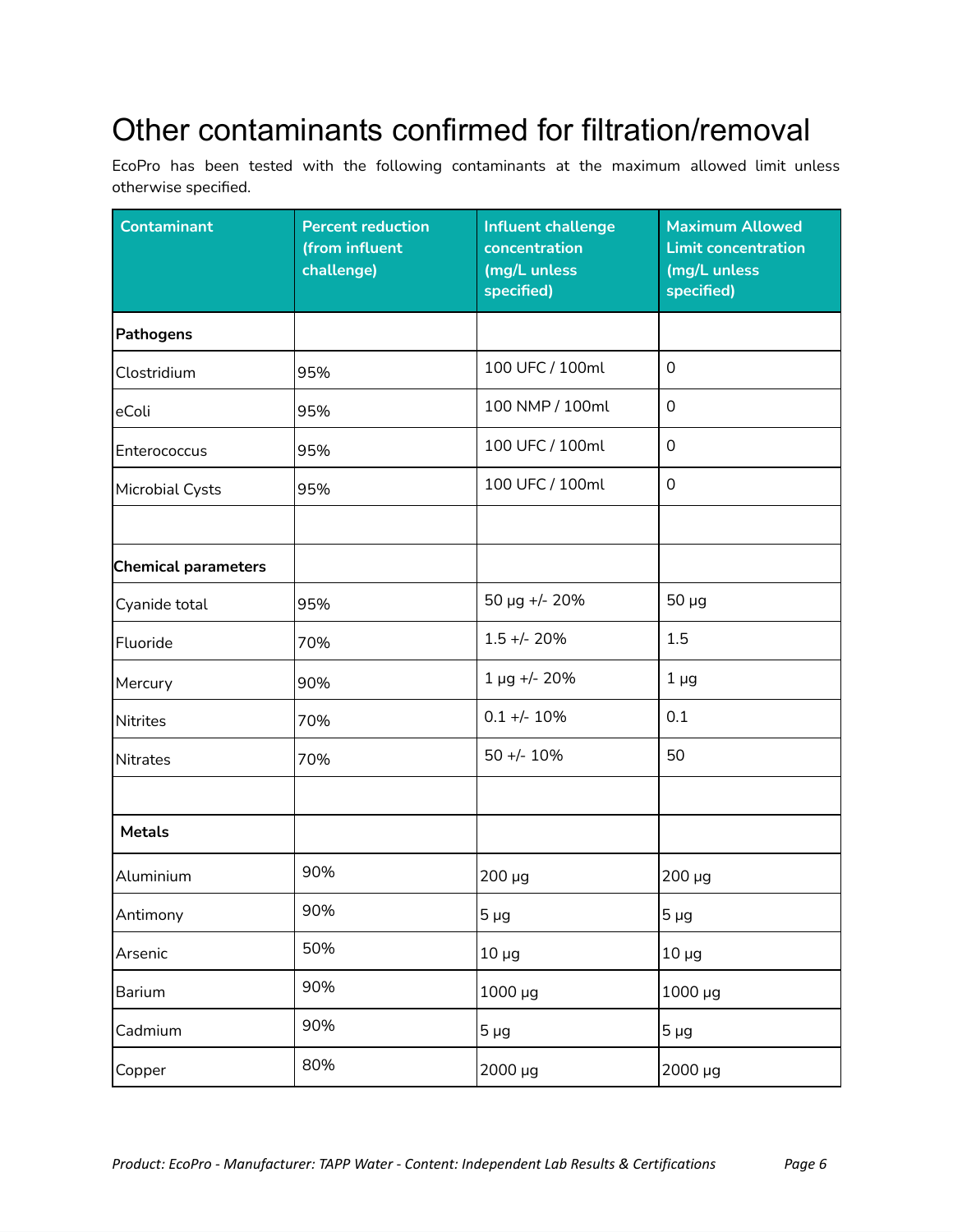| Iron                                                      | 80% | 200 µg                          | $200 \mu g$    |
|-----------------------------------------------------------|-----|---------------------------------|----------------|
| Lead                                                      | 95% | $10 \mu g$                      | $10 \mu g$     |
| Manganese                                                 | 80% | $50 \mu g$                      | $50 \mu g$     |
| Nickel                                                    | 80% | $20 \mu g$                      | $20 \mu g$     |
| Selenium                                                  | 80% | $10 \mu g$                      | $10 \mu g$     |
| Sodium                                                    | 0%  | 200 µg                          | 200 µg         |
| Zinc                                                      | 80% | 5000 µg                         | 5000 µg        |
|                                                           |     |                                 |                |
| Chlorine bi-products                                      |     |                                 |                |
| 1,2 Dichloromethane                                       | 95% | 3 µg +/- 10%                    | $3 \mu g$      |
| <b>Total Trichloroethylene</b><br>and Tetrachloroethylene | 95% | 10 µg +/- 10%                   | $10 \mu g$     |
| Trichloroethylene*                                        | 95% | $\blacksquare$                  |                |
| Tetrachloroethylene*                                      | 95% | $\overline{\phantom{a}}$        |                |
|                                                           |     |                                 |                |
| Chlorine bi-products                                      |     |                                 |                |
| <b>Total Trihalomethanes</b>                              | 95% | 100 µg +/- 10%                  | $100 \mu g$    |
| 4 individual*                                             | 95% | $\overline{a}$                  | $\blacksquare$ |
|                                                           |     |                                 |                |
| <b>HAAs</b>                                               |     |                                 |                |
| Total haloacetic acids                                    | 95% | 60 µg +/- 10%                   | 60 µg          |
|                                                           |     |                                 |                |
| <b>Pesticides</b>                                         |     |                                 |                |
| Chlordane                                                 | 95% | 2 µg +/-10%                     | $2 \mu g$      |
| Heptachlor                                                | 95% | $0.4 \,\mathrm{\upmu g}$ +/-10% | $0.4 \mu g$    |
| Lindane                                                   | 95% | $0.2 \,\mu g$ +/-10%            | $0.2 \mu g$    |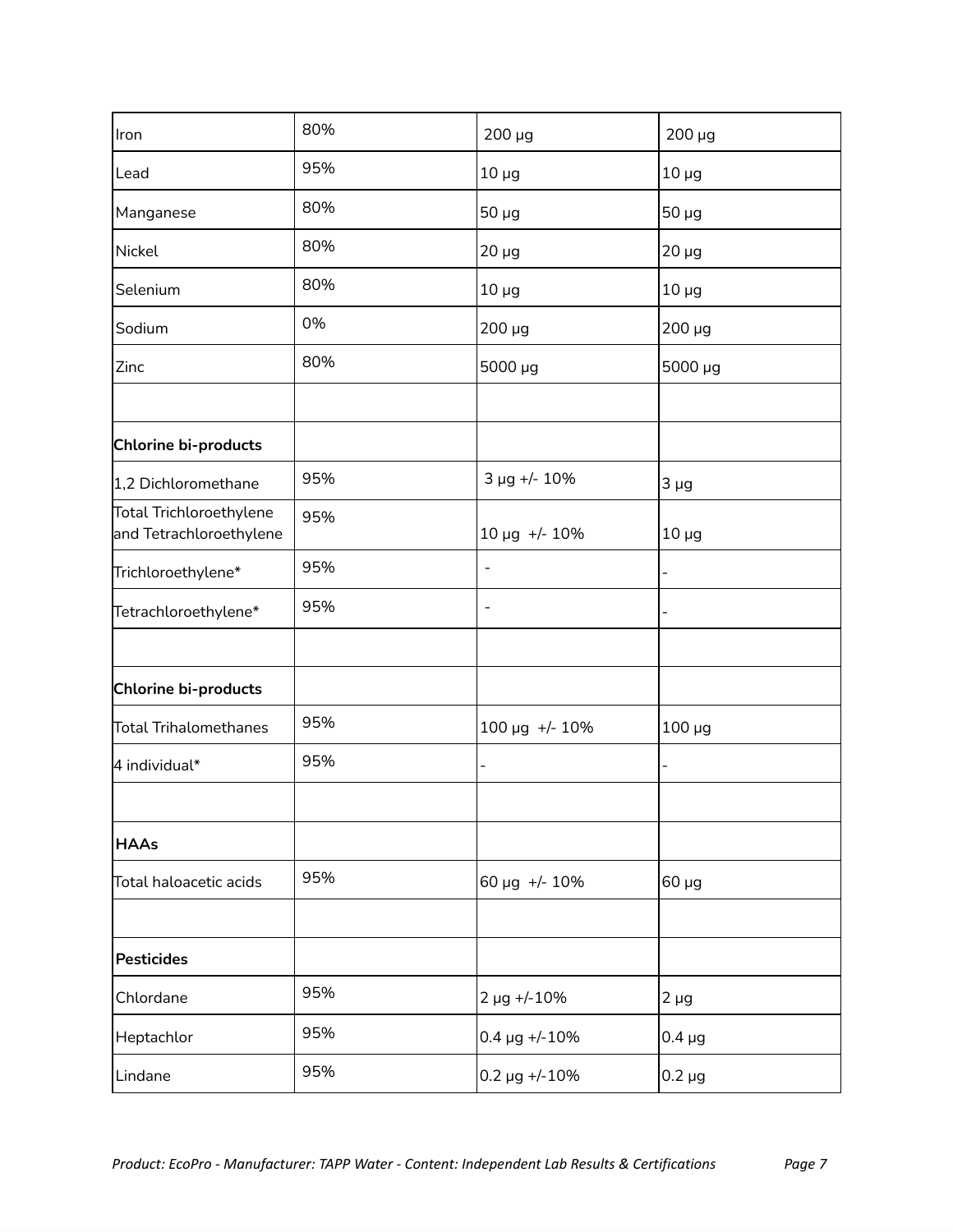| Additional 11 confirmed<br>by EPA*  | 95%  | $\overline{\phantom{a}}$                                   | $\blacksquare$           |
|-------------------------------------|------|------------------------------------------------------------|--------------------------|
|                                     |      |                                                            |                          |
| <b>Herbicides</b>                   |      |                                                            |                          |
| $2,4 - D$                           | >95% | 70 µg +/-10%                                               | 70 µg                    |
| Atrazine                            | >95% | 3 µg +/-10%                                                | $3 \mu g$                |
| Additional 9 confirmed<br>by EPA*   | 95%  | $\blacksquare$                                             | $\overline{\phantom{a}}$ |
| <b>Total Herbicides</b>             | >95% | $0.5 \text{ µg}$ +/-10%                                    | $0.5 \mu g$              |
|                                     |      |                                                            |                          |
| Pharmaceuticals*                    |      |                                                            |                          |
| Atenolol                            | >95% | $\overline{\phantom{a}}$                                   | $\overline{\phantom{a}}$ |
| Carbamazepine                       | >95% | $\overline{\phantom{a}}$                                   | $\blacksquare$           |
| Estrone                             | >95% | $\overline{\phantom{a}}$                                   | $\blacksquare$           |
| Meprobamat                          | >95% | $\overline{\phantom{a}}$                                   | $\blacksquare$           |
| Trimethoprim                        | >95% | $\overline{\phantom{a}}$                                   | $\blacksquare$           |
|                                     |      |                                                            |                          |
| Perfluorinated chemicals<br>(PFAS)* |      |                                                            |                          |
| <b>PFOA</b>                         | >95% | $\blacksquare$                                             | $\overline{\phantom{a}}$ |
| <b>PFOS</b>                         | >95% | $\overline{\phantom{a}}$                                   | $\overline{\phantom{a}}$ |
| <b>PFNA</b>                         | >95% | $\overline{\phantom{a}}$                                   | $\blacksquare$           |
|                                     |      |                                                            |                          |
| Microplastics                       | >99% | 100 pieces / L with<br>each piece larger than<br>$2 \mu g$ | $\leq$ 1                 |

\* Not tested by TAPP Water due to lack of labs that can perform testing. Reduction in accordance with NIH, EPA and CDC testing of [activated](https://tappwater.co/en/what-activated-carbon-filters-remove/) carbon block filters with a 1-2 micron rating. See what activated *carbon filters [remove](https://tappwater.co/en/what-activated-carbon-filters-remove/) and reduce.*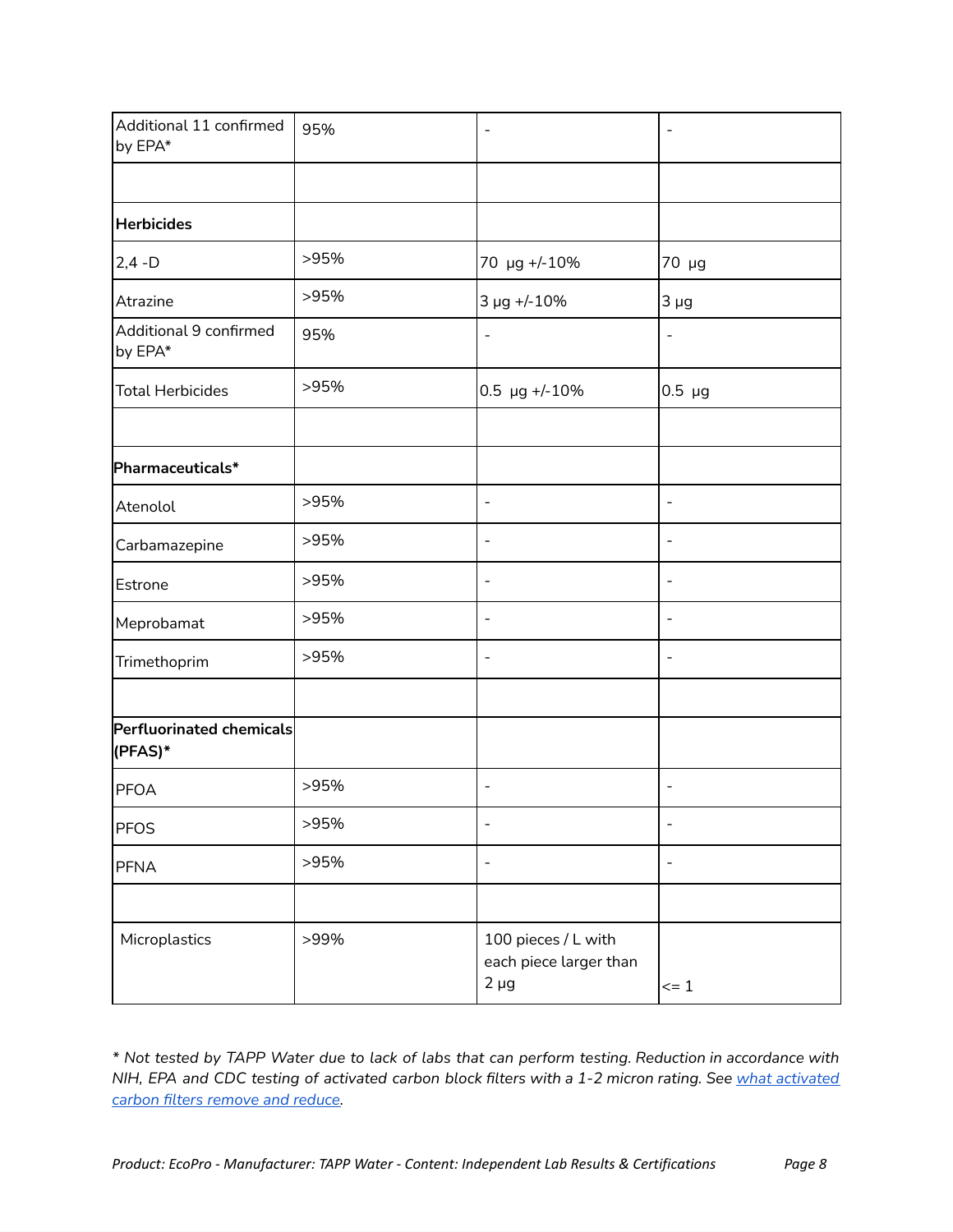Research by NIH, EPA and CDC of the activated carbon block filtration used in EcoPro shows that this filter will also reduce the following contaminants by 95% or more (note that some are duplicates):

| Solvent/                       |                            |                                     |                    |                                       |
|--------------------------------|----------------------------|-------------------------------------|--------------------|---------------------------------------|
| Organic                        |                            |                                     |                    |                                       |
| contaminant/<br><b>Alcohol</b> | <b>VOC</b>                 | Pesticides &<br><b>Insecticides</b> | <b>Herbicides</b>  | <b>Other (Inorganic</b><br>compounds) |
|                                |                            |                                     |                    |                                       |
| n-butylphthalate               | Bromodichlorometh          | Malathion                           | $2,4-D$            | Calcium                               |
|                                | ane                        |                                     |                    | Hypochlorite                          |
| 1,2-Dichlorobenzene            | Tetrachloroethylene Aldrin |                                     | Deisopropylatrazin | Ozone                                 |
|                                |                            |                                     | e                  |                                       |
|                                | Dibromochlorometh          |                                     |                    |                                       |
| 1,3-Dichlorobenzene            | ane                        | Demeton-O                           | Linuron            | Chlorine dioxide                      |
| 2-Methyl                       |                            |                                     |                    |                                       |
| benzenamine                    |                            | <b>MCPA</b>                         | Alachlor           |                                       |
| 1,4-Dichlorobenzene            |                            | Anthracene                          | Desethylatrazine   |                                       |
| Methyl naphthalene             |                            | Azinphos-ethyl                      | Mecoprop           |                                       |
| Biphenyl                       |                            | Dieldrin                            | Atrazine           |                                       |
| p-chlorocresol                 |                            | Carbofuran                          | Metazachlor        |                                       |
| 2-Methylbutane                 |                            | Parathion                           | Bentazone          |                                       |
|                                |                            | Pentachloropheno                    |                    |                                       |
| 2,2-Bipyridine                 |                            |                                     | Monuron            |                                       |
| 2,5-Dichlorophenol             |                            | Endosulfan                          | <b>Bromacil</b>    |                                       |
| Bis(2-Ethylhexyl)Pht           |                            |                                     | 2,4-Dichloropheno  |                                       |
| halate                         |                            | Endrin                              | xy                 |                                       |
|                                |                            | Hexachlorobenzen                    |                    |                                       |
| 3,6-Dichlorophenol             |                            | е                                   | Diuron             |                                       |
|                                |                            | Hexachlorobutadi                    |                    |                                       |
| Naphthalene                    |                            | ene                                 | Propazine          |                                       |
| Nitrobenzene                   |                            | Isodrin                             | Simazine           |                                       |
| m-Nitrophenol                  |                            | <b>DDT</b>                          | Terbutryn          |                                       |
| p-Bromophenol                  |                            |                                     | Triclopyr          |                                       |
| Diethyl Phthalate              |                            |                                     | Cyanazine          |                                       |
| o-Nitrophenol                  |                            |                                     | Isoproturon        |                                       |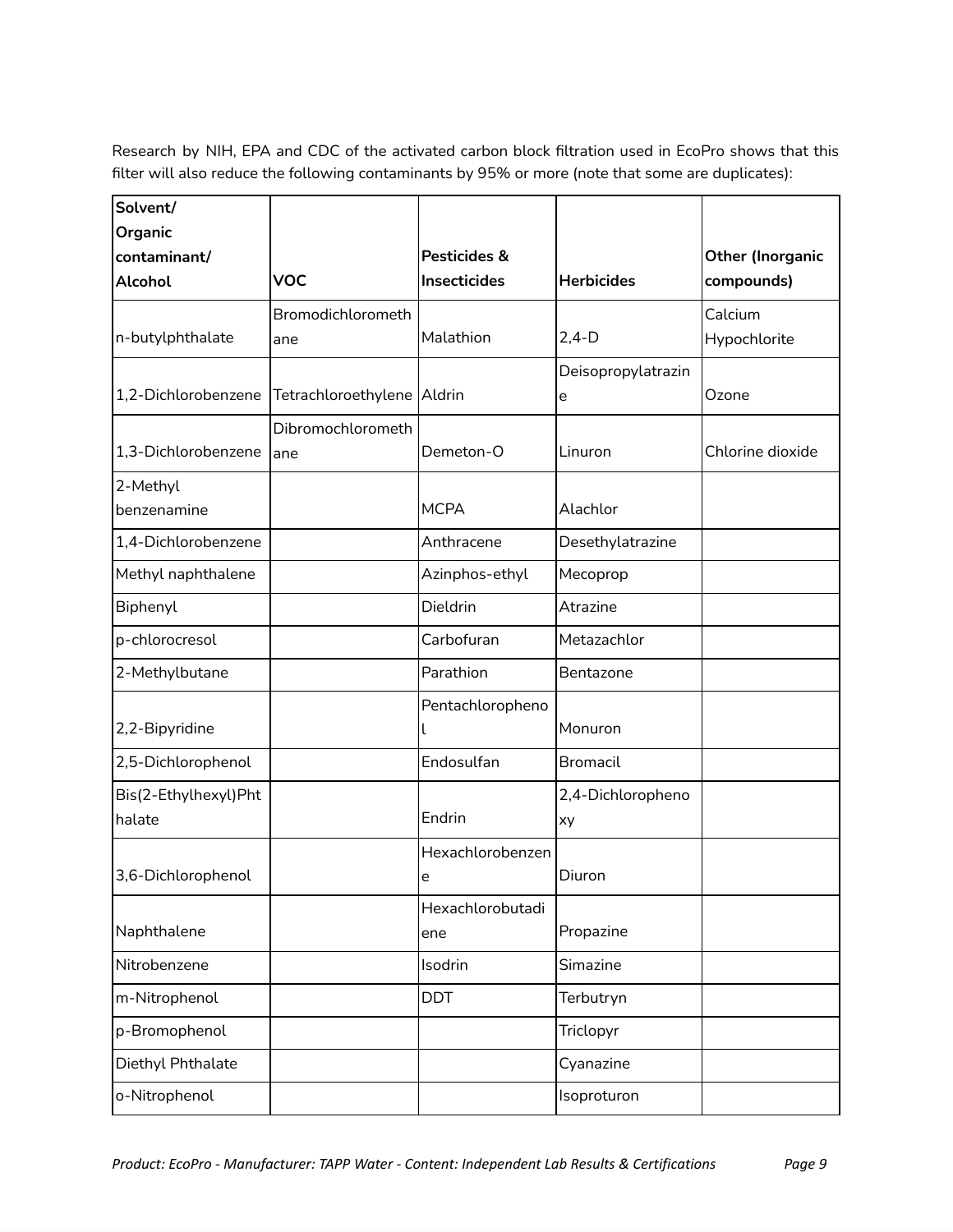| Butylbenzene                |  |  |
|-----------------------------|--|--|
| 2,4-Dinitrocresol           |  |  |
| p-Nitrophenol               |  |  |
| 2,4-Dinitrotoluene          |  |  |
| 2,6-Dinitrotoluene          |  |  |
| Chlorobenzene               |  |  |
| 4-Chloro-2-nitrotolu<br>ene |  |  |
| Ethylbenzene                |  |  |
| 2-Chlorophenol              |  |  |
| Chlorotoluene               |  |  |
| Chrysene                    |  |  |
| Hexane                      |  |  |
| 1,3,5-Trimethylbenze<br>ne  |  |  |
| m-Cresol                    |  |  |
| m-Xylene                    |  |  |
| Isooctane                   |  |  |
| o-Xylene                    |  |  |
| Cyclohexane                 |  |  |
| p-Xylene                    |  |  |
| 2,4-Xylenol                 |  |  |

\* Not tested by TAPP Water due to lack of labs that can perform testing. Reduction in accordance with NIH, EPA and CDC testing of [activated](https://tappwater.co/en/what-activated-carbon-filters-remove/) carbon block filters with a 1-2 micron rating. See what activated *carbon filters [remove](https://tappwater.co/en/what-activated-carbon-filters-remove/) and reduce.*

### Bacteria growth

These tests were carried out for EcoPro by Eurofins in Stockholm in June 2020.

| <b>Sample</b>               | <b>Bacteria count</b> | <b>Comment</b>                  |
|-----------------------------|-----------------------|---------------------------------|
| New cartridge               | $<$ 1                 |                                 |
| Cartridge after 1 week with |                       | Below requirement of 100 cfu /L |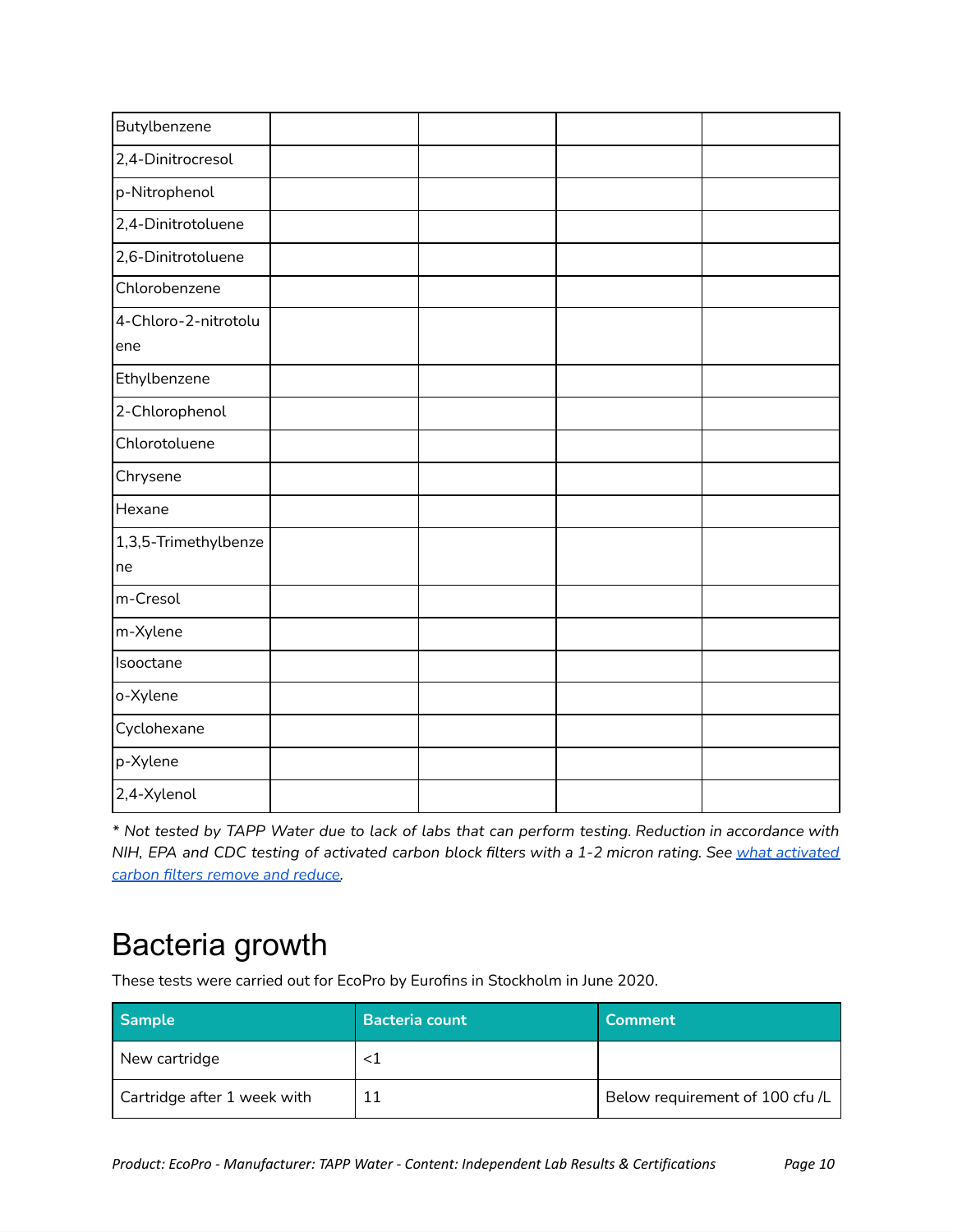| daily usage (about 50 liters)                                  |     |                                 |
|----------------------------------------------------------------|-----|---------------------------------|
| Cartridge after 2 weeks with<br>daily usage (about 150 liters) | 25  | Below requirement of 100 cfu /L |
| Cartridge after no use for 3 days                              | 110 | Above requirement of 100 cfu /L |
| Cartridge after flushing the<br>unused filter for 30 seconds   | 15  | Below requirement of 100 cfu /L |

Based on the testing we will also include the following guidelines for EcoPro (note that EcoPro Compact should be changed more frequently).

For optimum performance, it is essential that the filter cartridge be replaced on a regularly scheduled basis as follows:

- (a) every 3 months; \*
- (b) when the unit's rated capacity has been reached (max 3 months);\*\*
- (c) the flow rate diminishes; or
- (d) the filter becomes saturated with bad tastes and odors.\*\*\*

Failure to replace the filters in accordance with the recommendations may result in contaminated poorly tasting water.

- \* Time estimates for TAPP Faucet filters are based on 5-10 liters per day for an average household.
- \*\* 3 month maximum is based build up of contaminants in the filter and bacteria growth

\*\*\* For very hard water or highly chlorinated water the cartridges may need to be replaced more frequently

Do not allow water to sit in the filter for extended periods of time (3 or more days) without being used. In the event water does sit in the unit for 3 or more days, the filter should be flushed by allowing water to flow to waste for about 30 seconds; then continue use as normal

### Limescale testing

These tests were carried out by TAPP Water on EcoPro in Barcelona in May-June 2020.

| <b>Sample</b>         | <b>Limescale formation</b>                 | Comment                       |
|-----------------------|--------------------------------------------|-------------------------------|
| Input water           | Hardness of 324 mg CaCO3/L<br>and 0.38 LSI | Very high limescale formation |
| <b>Filtered water</b> |                                            |                               |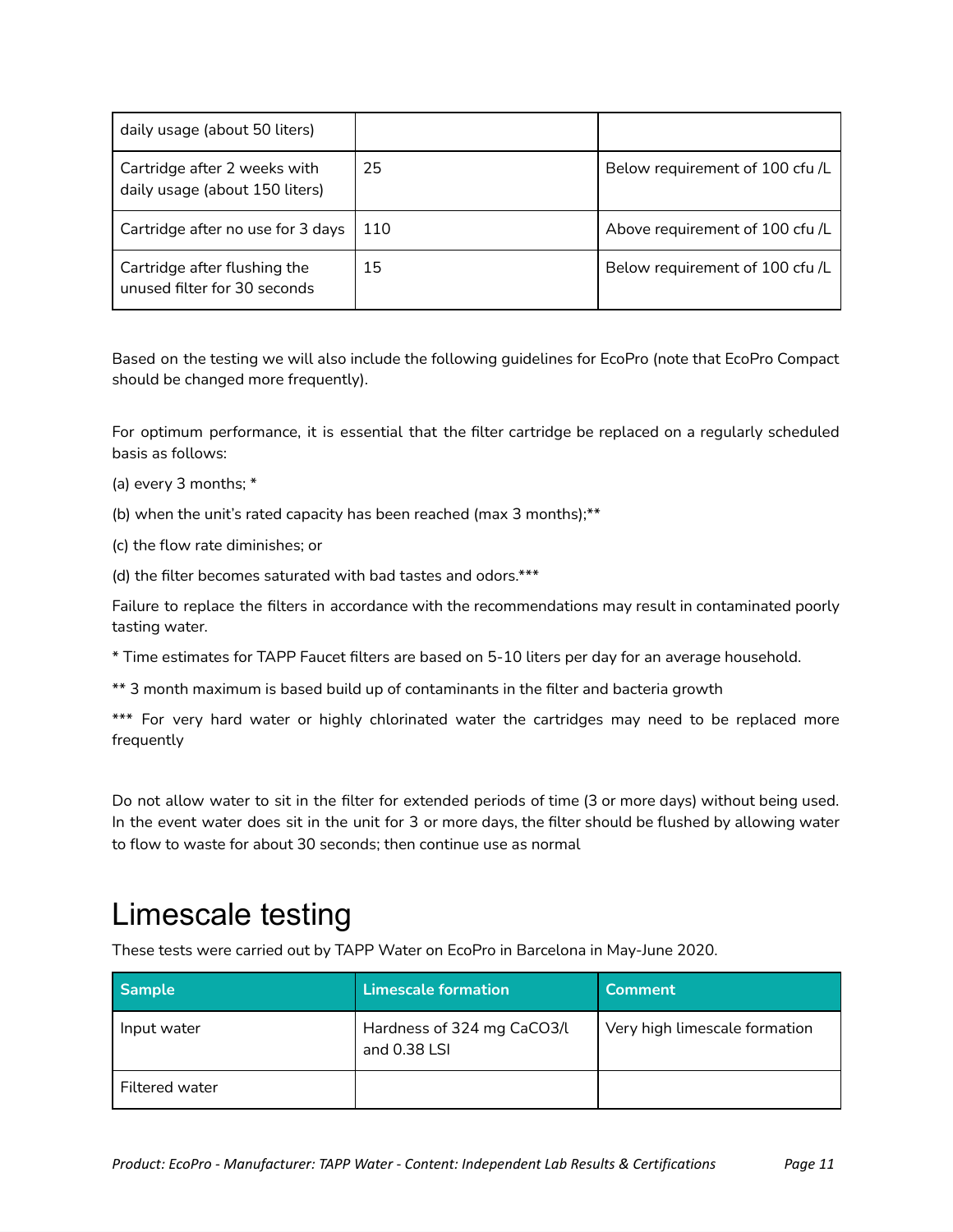| 0/0L     | Reduced by 99% | Not visible      |
|----------|----------------|------------------|
| 4/400 L  | Reduced by 85% | Not visible      |
| 8/800L   | Reduced by 81% | Slightly visible |
| 12/1200L | Reduced by 72% | Visible          |

The test indicates a reduction of over 80% up to 800 L and 72% up to 12000 L. The reduction of limescale will vary dependent on the hardness of the water and the specific mix of minerals and salts.

#### *Notes:*

*Tests carried out with water boilers to weigh and see visible change of scale formation over time.* For EcoPro Compact the limescale filtration capacity is about 1/3 so will stop being efficient at 400 L.

### Long term chlorine testing

These tests were carried out by Suez in Barcelona in May 2019.

| <b>Week / Volume</b> | <b>Chlorine</b> |
|----------------------|-----------------|
| Input water          | $1.0$ mg/l      |
| Filtered water       |                 |
| 0/0L                 | 0.01 mg/l (99%) |
| 4/400 L              | 0.01 mg/l (99%) |
| 8/800L               | 0.02 mg/l (98%) |
| 12/1200L             | 0.03 mg/l (97%) |

Note: For EcoPro Compact the chlorine filtration is about 1/3 so will stop being efficient at around 400 L